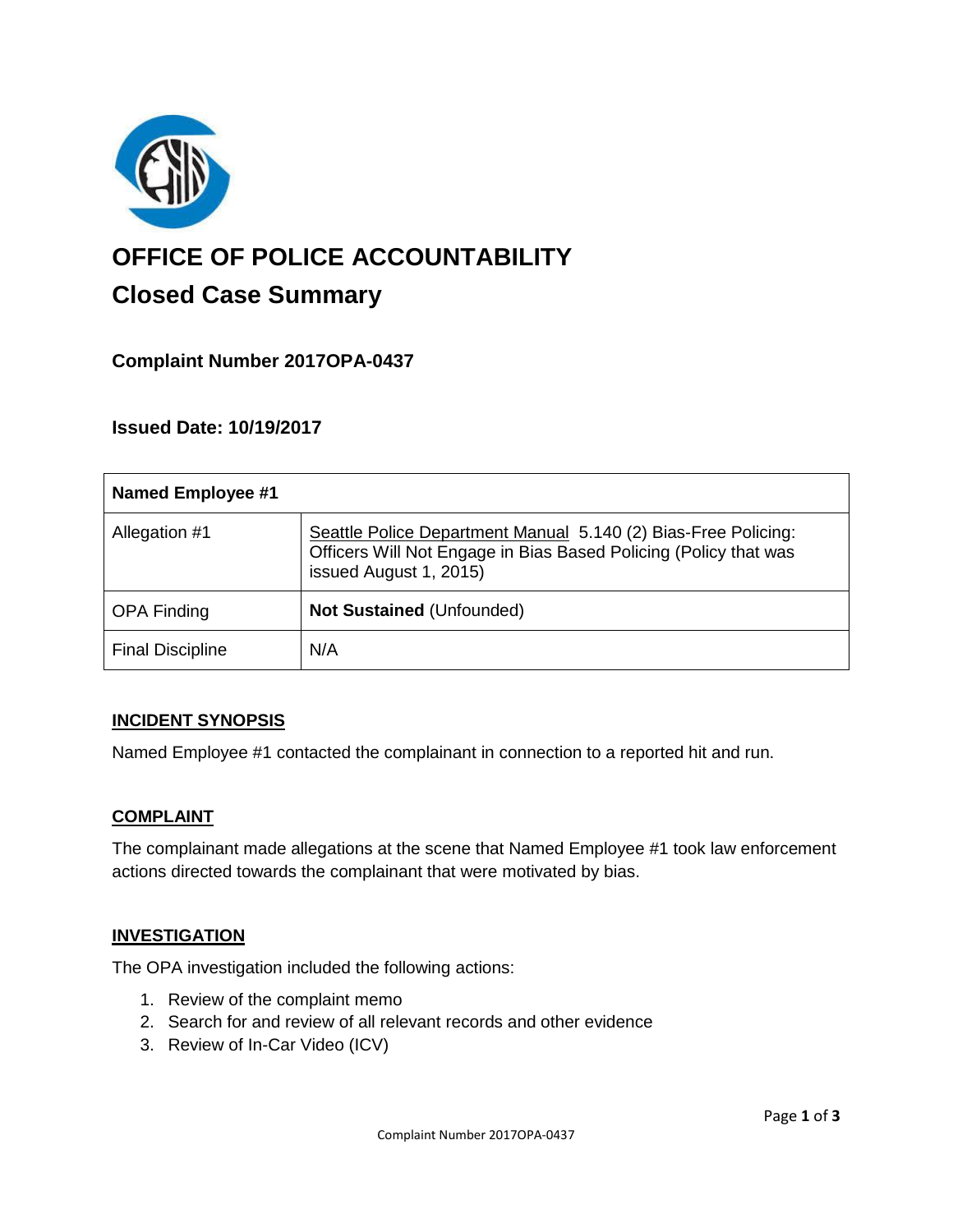### **ANALYSIS AND CONCLUSION**

On the date in question, Named Employee #1 responded to the scene of a reported hit and run. Named Employee #1 contacted the occupants of the vehicle who had remained at the scene. One of those occupants was the complainant. Named Employee #1's response and interaction with the vehicle occupants was captured by In-Car Video (ICV).

The occupants indicated that the driver ran away from the scene southbound and that they did not know the identity of the driver. Accordingly, both occupants appeared to deny knowing who owned the car they had just been riding in. Named Employee #1 asked for a description of the driver and the complainant described an individual that, in Named Employee #1's estimation, matched the complainant's own physical description. While the audio of Named Employee #1's ICV is at points unclear, apparently during this interaction Named Employee #1 told the complainant that he believed it was possible that the complainant was the driver. The complainant then responded that Named Employee #1's belief was based on bias.

A Sergeant responded to the scene and Named Employee #1 informed her that he believed that the complainant, who had stated he was the front passenger in the vehicle, was actually the driver. Named Employee #1 indicated to the Sergeant that he could not prove that the complainant was the driver and that he had no witnesses. Named Employee #1 also disclosed that the complainant had made an allegation of biased policing. The Sergeant spoke with the complainant who reiterated the allegation that Named Employee #1 had engaged in biased policing. The complainant was provided with OPA's contact information.

There was no indication from the OPA Director's review of the ICV associated with this case that Named Employee #1's conduct was motivated by bias. Named Employee #1 spoke to the complainant in a polite, yet stern, manner. He repeatedly told the complainant that he was trying to determine who the driver was. However, neither of the occupants provided any information that was helpful or relevant to answering that question. Moreover, the occupants presented as suspicious as both admitted being in the car but denied knowing who the owner was. Further, the complainant gave a description of the subject that, in Named Employee #1's mind, largely matched himself. Ultimately, the fact that Named Employee #1 queried the complainant as to whether he was the driver based on this description did not, in and of itself, indicate bias.

During its intake process and investigation, OPA made several attempts to contact the complainant to discuss the details of the complaint. These attempts were unsuccessful. Ultimately, without any information from the complainant, the OPA Director could not determine, by a preponderance of the evidence, that Named Employee #1 engaged in biased policing.